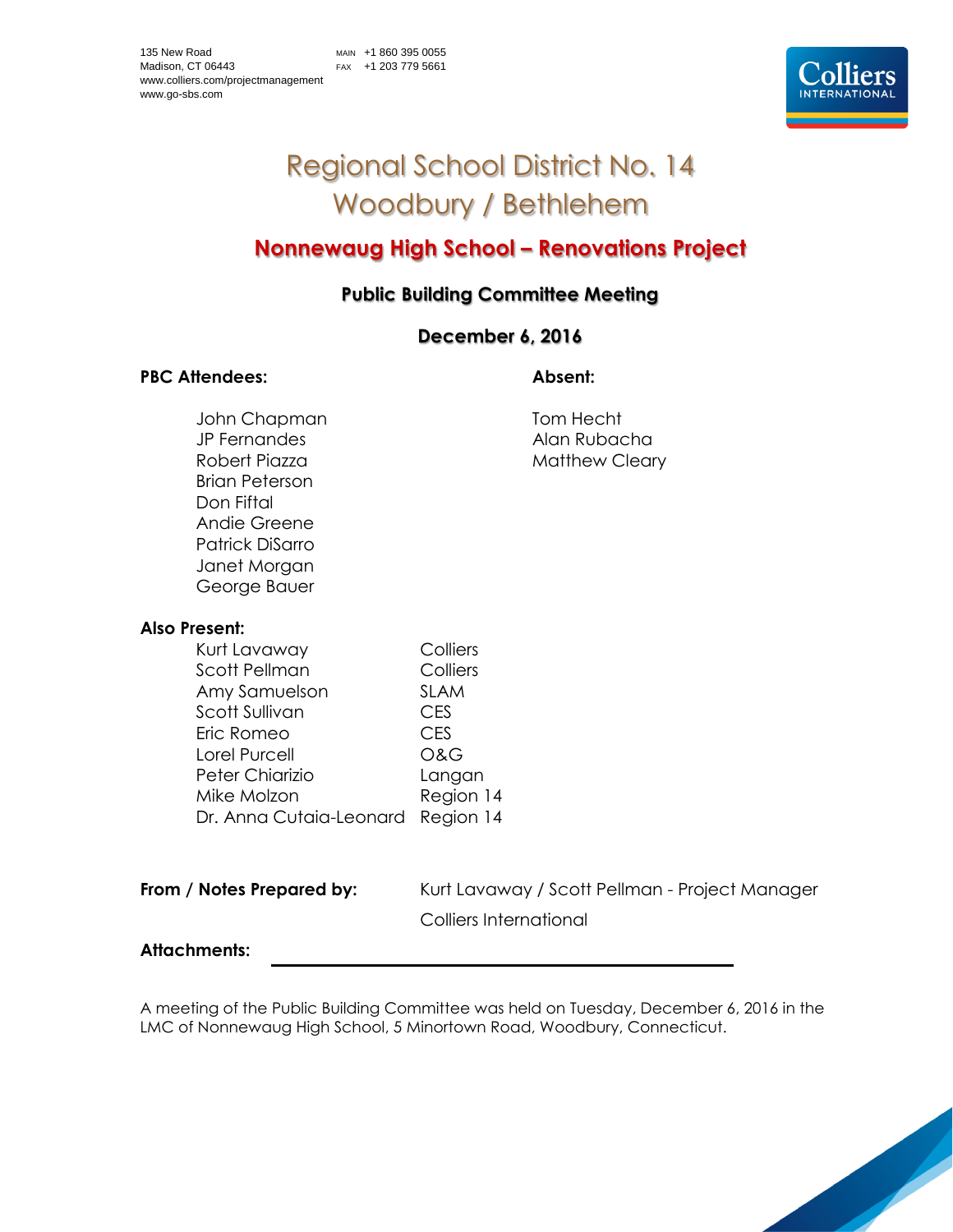

The following notes are to record the most significant issues discussed at the above referenced meeting. If anyone attending the meeting feels these notes are inaccurate, additional items need recording, or further detail is required, please forward your written comments to Kurt Lavaway for inclusion.

- 1. Call to Order John Chapman called the meeting to order at 6:30 PM.
- 2. OPM presentation on scope items Kurt Lavaway reported on the following:
	- An information package was passed out and included the following:
		- The renovate as new approval letter
		- Updated budget with alternates
		- Updated schedule
		- Copy of the value engineering log from the last meeting
	- Ongoing activities include community outreach meetings, developing press releases, updated web site and the possibility of a face book page to update the public on project status.
	- The updated Haz mat report and updated costs have been received and distributed.
	- The commissioning agent has completed the Owners Project Requirements (OPR) which has been distributed to the design team.
	- The draft geotechnical report has been issued and was provided to the design team.
	- Survey is still catching up on a few missing items and should be completed soon.
	- O&G met with CHRO to have an initial kick off meeting to review the project requirements.
	- Andy Green and Mike Molzon were present when the septic system was opened up to review the existing condition and are awaiting a report from Walter at the engineers' office.
	- Still chasing Northeast Panel Incorporated for the existing roof warranty.
	- A number of meeting will be taking place shortly as the design team continues with the design development phase, security and technology along with food service meetings have been scheduled for this week.
	- O&G had their first phasing meeting with the design team and administrators, Lorel Purcell from O&G will provide a further update.
	- The Team will be updating the educational specification so it matches the final program, there will be a meeting with the State in January, early bid packages will also be addressed along with phasing. The Ed spec draft will be provided to the BOE on 1-3-17 and the final Ed spec will be provided to the BOE for approval on 1- 17-16.

**Question** – Will the storm water system be reviewed similar to the septic?

**Response** - The design team will review and re-use as much of the existing system as possible. The design team may request that the existing storm water piping be videoed to determine its condition.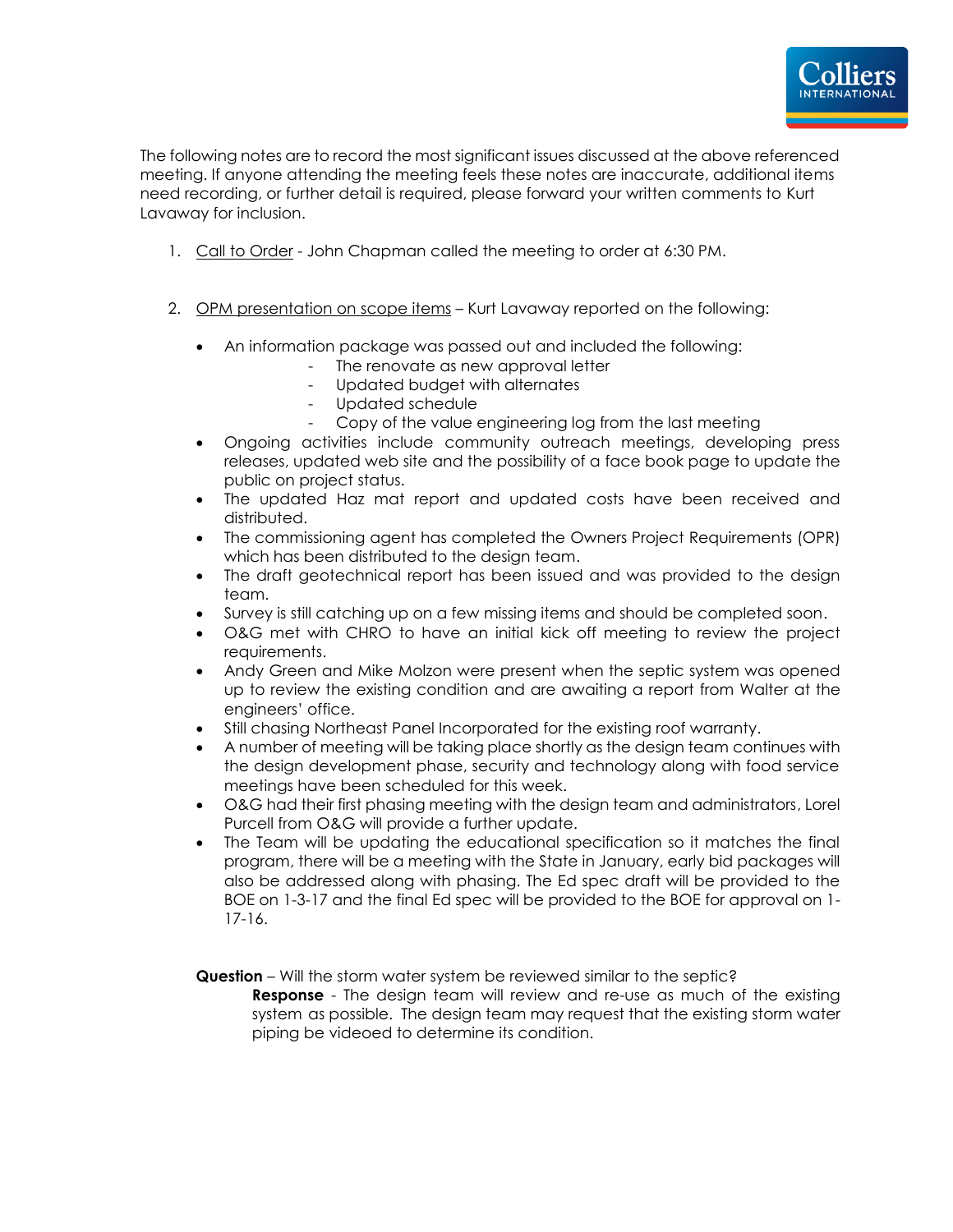

- 3. Langan Presentation on Phase II Environmental Site Assessment Peter Chiarizio
	- The phase II environmental site study results were presented.
	- The existing infrastructure was not damaged during the boring and sampling investigations.
	- 10 areas were studied only two areas had any detections that were both well below EPA residential standards. One area at the fields and one area in the VoAg building.
	- The project is still carrying some construction dollars for any unforeseen conditions.
- 4. SLAM update Amy Samuelson
	- The Design Development documents continue to be revised to incorporate the selected base scope work and alternates, the auditorium ramping and seating design continues to develop to utilize existing slab areas where possible. The ADA requires auditoriums to have dispersed seating so flat areas need to be developed throughout the auditoriums floor plan. The details of the gym equipment need to be defined with the PE staff. A new bleacher configuration has been designed that is higher and is located on only two sides of the main court which will off-center the court in the main space but provide for additional seating. A floor plan of the updated configuration of the gymnasium was presented.
	- Code related updates: There will need to be a second means of egress from the locker rooms, the new egress door will require excavation and potential underpinning of the foundation walls. The floor plan of the new locker rooms was presented that also showed the location and condition requiring the new egress doors.
	- The design team will be meeting with technology and food services tomorrow along with the school administration and the design team's specialty consultants. The security task force is meeting this Friday.
	- The updated site plan was presented with the selected base bid work and future alternates. The design team has also reached out to the VoAg department and reviewed proposed and future building projects associated with that program that are outside of the scope of this project. The design team will try to coordinate with the VoAg departments future projects to ensure that any new or relocated buildings will not affect the current project and that the parking lots are laid out efficiently.
- 5. CES update on Chiller sizes and HVAC Approach Scott Sullivan and Eric Romeo
	- The chiller options and load sharing was reviewed, the CES design team presented a table with 3 options,
		- a. The base approach includes 360 tons of cooling with a 2-ton additional capacity for the entire building.
		- b. The first load sharing option would reduce the capacity to 330 tons and involve the Auditorium which would not be fully cooled while the rest of the school was occupied. This option would share the chiller load which would be diverted to the auditorium from the general school areas during performances. Temperature cannot be maintained in the general school areas when change over (load sharing) occurs. In addition, it will take 2+ hours for the Auditorium to cool down (depending on the starting temperature of the space when changeover occurs).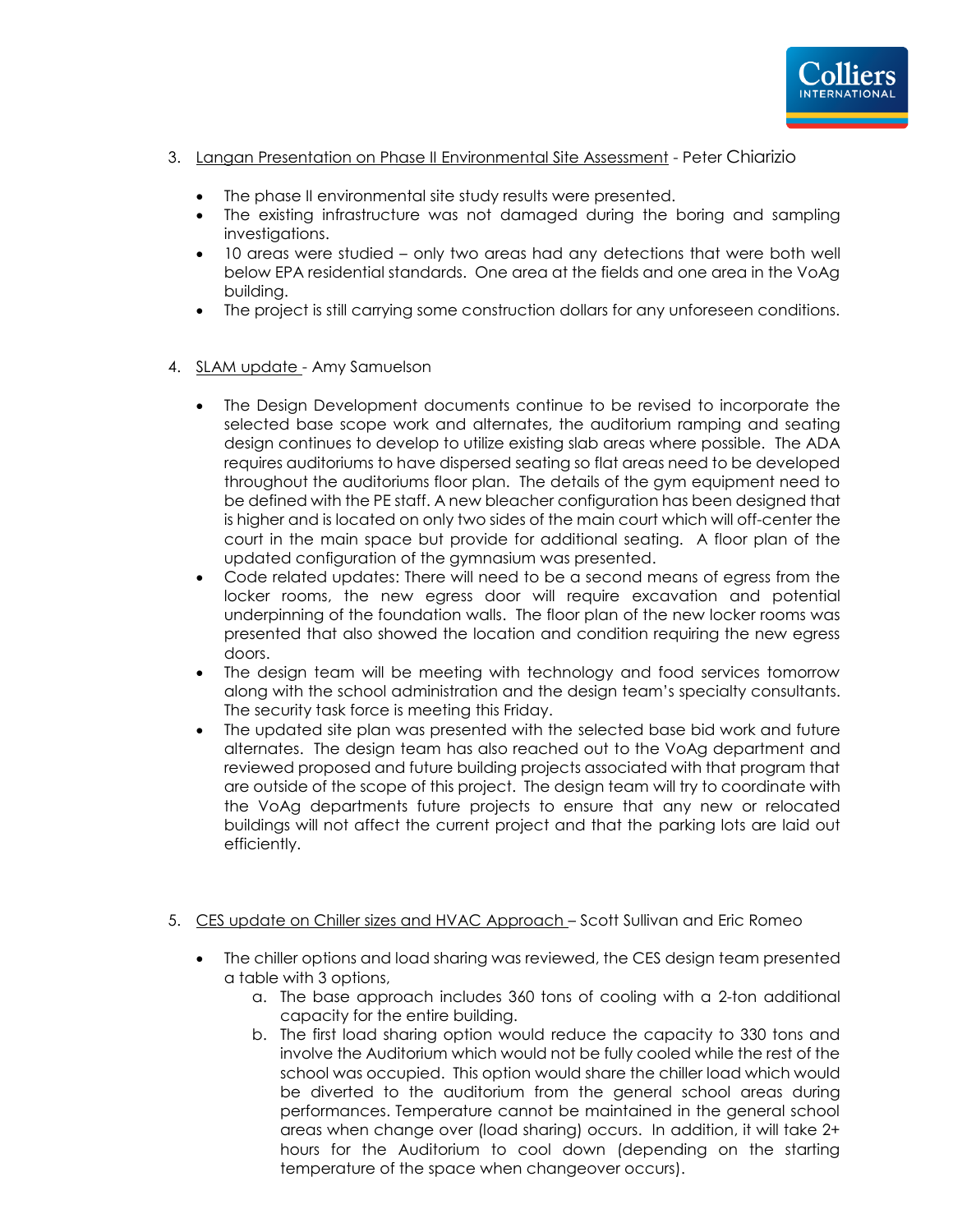

- c. The second load sharing option would further reduce the chiller capacity with auditorium, locker rooms, basement fitness and kitchen sharing the loads with the rest of the school. This reduces the chillers to 260 total tons and changes the chiller type. Temperature cannot be maintained in the general school areas when change over (load sharing) occurs. In addition, it will take 2+ hours for the auditorium, locker rooms, basement fitness and kitchen sharing to cool down (depending on the starting temperature of the space when changeover occurs).
- The following is equipment only budget numbers for discussion purposes.
	- a. Base approach 2-180 ton RTAE High efficiency chillers \$300,000 (currently included in the budget)
	- b. First load sharing option 2-165 ton RTAE High efficiency chillers potential savings \$12,000
	- c. Second load sharing option 2- 130 ton units potential savings \$130,000 (CGAM smaller less efficient units – not recommended)

**Question** – Do the chillers cool the classrooms?

**Response** - The chillers serve Dedicated Outdoor Air units for dehumidification of ventilation air to the classrooms. Classrooms are cooled by VRF's

**Question** – Does load sharing increase controls?

**Response** – yes but only slightly, controls will be required for coils on equipment for all options. Little additional programming is required for load sharing option.

**Question** – What happens if the temperature creeped up to 90 degrees? **Response** - The design would set the unoccupied mode at 78 degrees and it would take a few hours to adjust.

**Question** – How often is the auditorium used in the summer or during times of elevated temperature – May to October?

**Response** - Dr Ana – it's used all year long with numerous events.

**Question** – What is the timing for a decision?

**Response** – It's the selection of the units that is required – The design team needs a decision at least one month before the end of Design Development which is the end of January

**Question** – What are the design parameters assumed for the calculations? **Response** – Approximately 90 degrees' exterior temperature, the design team can run the numbers for any target provided by the committee.

**Question** – How does the proposed tonnage of cooling compare to other schools? **Response** – It's the same as other schools of similar size.

**Question** – What is the peak load efficiency for the unit.

**Response** – About 75% for the base approach - In the second load sharing option the chillers would be running at 100% almost all of the time. In all options the pumps and fans will have VFD's. The rooms will use CO2 sensors to start the units.

**Question** – A question was posed to Mike Molzon on which option he preferred. **Response** – Mike Molzon - The base option.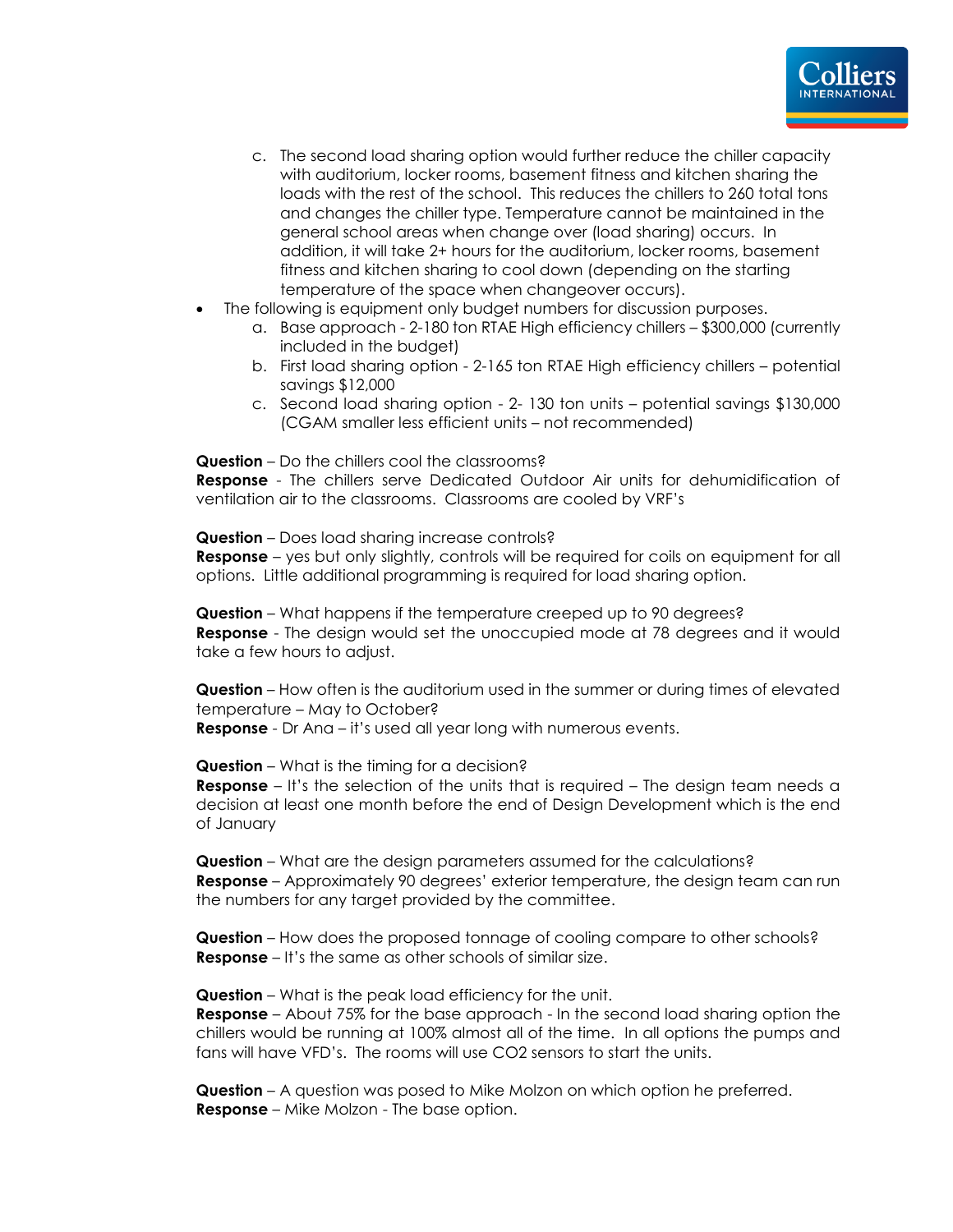

#### 6. O&G update on Construction Phasing Approach and Schedule – Lorel Purcell

• The work began this morning with the first phasing meeting now that the schematic design is complete and the rooms have been set. The team which includes administrators, the design team O&G and Colliers will meet every week from 8:00 to 10:00am to continue to develop the plan. The idea is to determine how the school will function while its under construction with a focus on student safety and managing egress. Janet Morgan will need to be consulted on the phasing approach. The team tried to identify rooms that were underutilized that could be split or combines to form available classroom swing space. The first phase will involve a group of classrooms on the first and second floors that are closest to the main entrance. The second phase will involve the science wing. The MEP engineers from CES will be heavily involved in the process due to the fact that the existing boiler and equipment room will be used for the new equipment so the changeover of systems will have to be carefully coordinated. The entire process should take about 2 months to fully develop the overall phasing plan. O&G will create a matrix for each room in each phase of the construction that will document where it will move to and what special requirements are needed to support each space throughout the transition. Once the matrix is developed colored phasing plans will be created.

#### **Question** – When you do replace the boiler?

**Response** – It's best to do it as soon as the heating season is over to have the new boilers installed by the end of the summer.

- 7. Other Business
	- No other business
- 8. Public Comment
	- Jim Crocker What is the current end date of the project and are we maintaining the schedule? Response – we are on schedule – December 2019 for substantial completion.
	- $\bullet$  Is there anything on the critical path that could cause a delay. Response  $-$  The Sate process could delay the project, there is nothing in the design that is causing concern.
	- I did not understand the conversation for the chillers, does the base design include the \$300,00 for the chillers? Response – yes, the\$ 300,000 is incombered in the base design, the discussions centered on trying to value engineer the system and explore all options. Option #2 is the only option that presents any meaningful savings.
	- Dr. Uberti The community members that he is encountering are asking if there is any money left for the fields and stating that the athletic portion of the project has been cut out. The optional add alternate athletic improvements are crucial and it's what the community voted for.